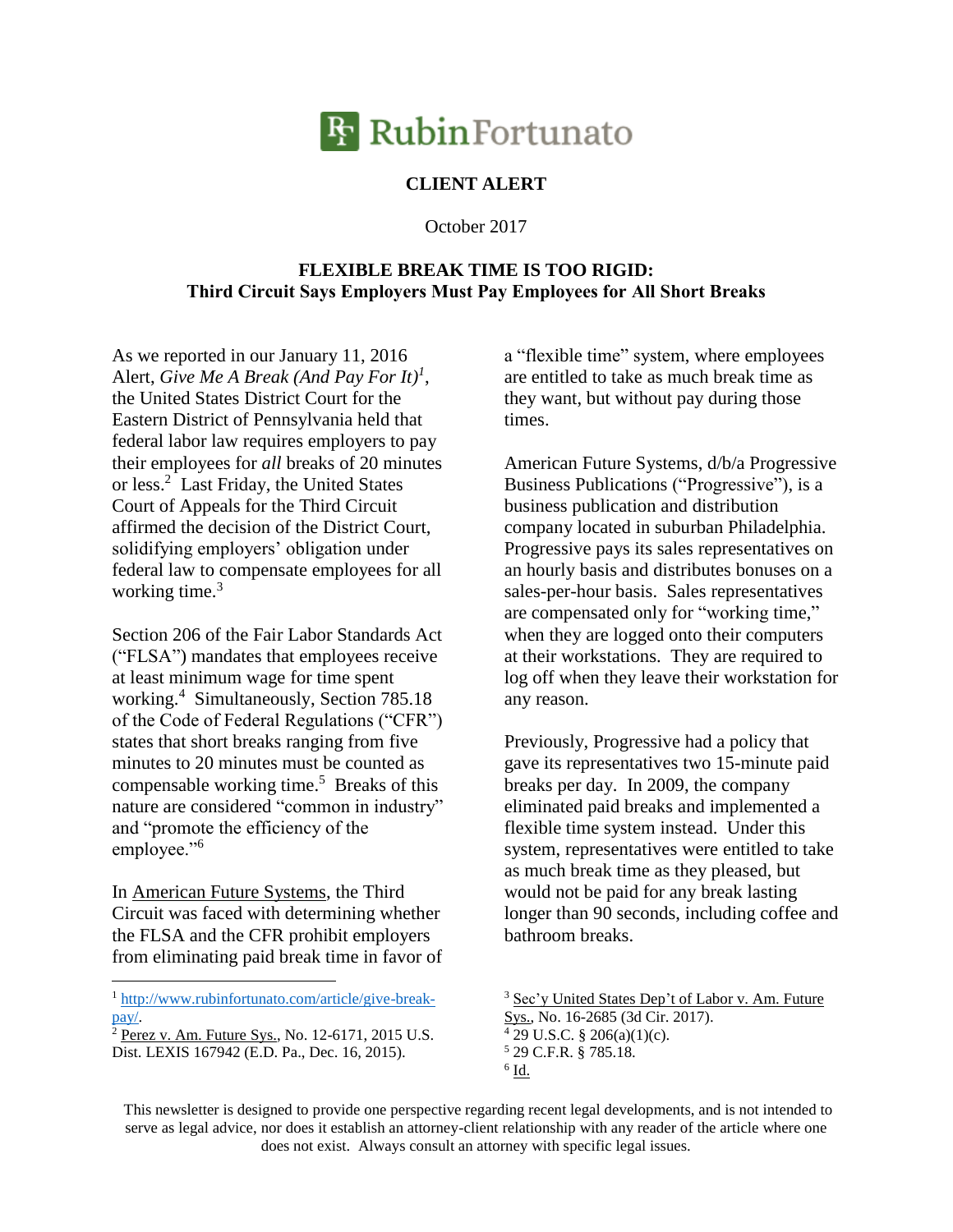After catching wind of Progressive's system, in 2011, the United States Department of Labor ("DOL") filed suit against Progressive in the Eastern District of Pennsylvania, alleging violations of the FLSA by failure to conform to the CFR.<sup>7</sup> Specifically, the DOL argued that the CFR creates a bright-line rule that employers must pay employees for *all* breaks of 20 minutes or less.<sup>8</sup> Failure to do so constitutes a failure to pay wages for compensable working time, and thus violates the FLSA's minimum wage requirement. According to the DOL, Progressive's flexible time system effectively deprived representatives of compensation for any break time, regardless of duration or purpose, and therefore violated the FLSA.<sup>9</sup>

Progressive argued that the DOL was attempting to enforce the wrong regulation under the CFR, and that Section 785.16, rather than 785.18, was applicable. Section 785.16 states that breaks taken solely for the employee's personal benefit need not be counted as compensable working time.<sup>10</sup> Progressive argued that, because its system does not place any obligation on representatives to return to their workstations to continue working after breaks, representatives are completely relieved of all work-related duties during break time, and are therefore "off duty"

 $\overline{a}$ 

according to Section 785.16. Accordingly, compensation is not required.

The District Court ruled in favor of the DOL, holding that Section 785.18 was the applicable regulation and should be construed as a bright-line rule requiring pay for all breaks less than 20 minutes, regardless of whether the breaks benefit employers.

On appeal, Progressive again argued that the FLSA was not applicable because Section 785.16 dictated that flexible time is not compensable break time, but added that the District Court erred in giving substantial deference to the DOL's interpretation of Section 785.18 as a bright-line rule trumping the more general guidance of Section 785.16.

<span id="page-1-0"></span>The Third Circuit affirmed the District Court's holding, $<sup>11</sup>$  finding that it was</sup> appropriate to give substantial deference to the DOL's interpretation and, as a result, the FLSA did apply.<sup>12</sup> It explained that the FLSA is a "humanitarian and remedial legislation" and "has been liberally interpreted."<sup>13</sup> Employers are not required to have a break policy, but if they do, the FLSA requires that employees be properly compensated. <sup>14</sup> An employer cannot simply avoid this obligation by mischaracterizing

amount of 19 minute paid breaks during a workday, in practice an employer has, as recourse, the power to discipline or terminate an employee. Withholding compensation is never an appropriate remedy. <sup>12</sup> To determine the level of deference to afford the DOL, the court considered agency expertise, consistency of interpretation, and contemporaneousness of interpretation. <sup>13</sup> *See* American Future Systems at 10. <sup>14</sup> The Court further explained that the DOL's set limit of 20 minutes exists because the DOL believes that breaks of such a duration primarily benefit the employer, as employees are able to refresh and

<sup>7</sup> *See* Perez, 2015 U.S. Dist. LEXIS 167942. <sup>8</sup> This position was in line with the official interpretation of the DOL's Wage and Hour Division, though as indicated at oral argument, the courts have never applied this interpretation to a radical flexible time system like the one Progressive implemented. <sup>9</sup> The DOL also argued that Progressive violated Section 211 of the FLSA by failing to properly maintain mandatory time records. <sup>10</sup> 29 C.F.R. § 785.16.

<sup>&</sup>lt;sup>11</sup> The Third Circuit noted that, although theoretically, a bright-line application of Section 785.18 enables employees to take an unlimited

This newsletter is designed to provide one perspective regarding recent legal developments, and is not intended to serve as legal advice, nor does it establish an attorney-client relationship with any reader of the article where one does not exist. Always consult an attorney with specific legal issues.